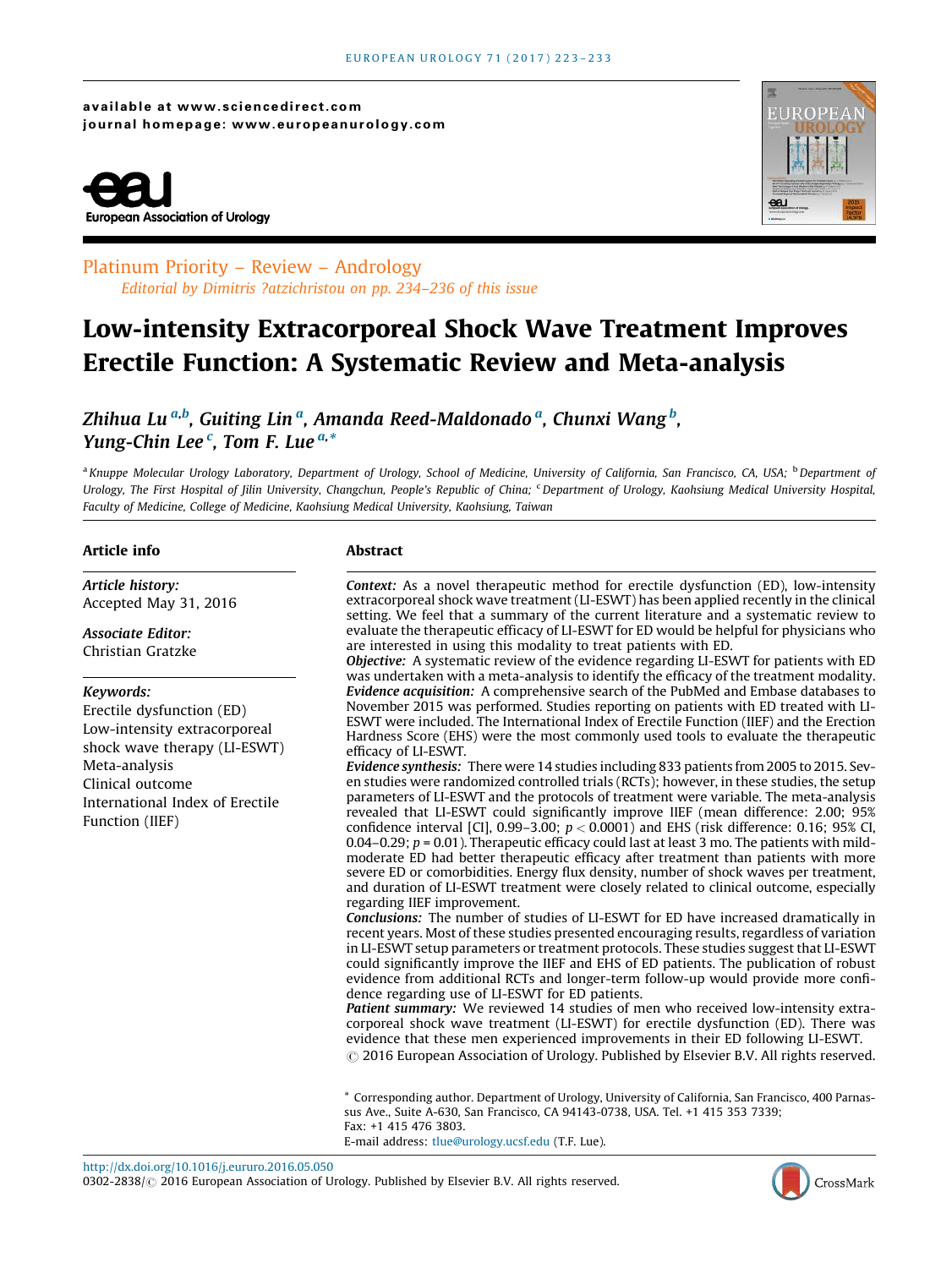#### 1. Introduction

Phosphodiesterase type 5 inhibitors (PDE5-Is) are currently the most widely used treatments for male erectile dysfunction (ED); however, these medications merely treat ED symptoms. They do not correct the underlying penile pathophysiology, such as vascular lesions secondary to diabetes mellitus, structural lesions secondary to trauma, or neurologic injury secondary to prostatectomy, that is responsible for the ED [\[1\]](#page-9-0). A novel method to prevent the deterioration of erectile function due to these pathophysiologic processes is desperately needed. Based on studies generated from other clinical fields, low-intensity extracorporeal shock wave treatment (LI-ESWT) has been used to treat ED for almost 10 yr, and encouraging results have been reported.

Since the 1980s, when it was first introduced for renal lithotripsy, shock wave therapy has been rapidly adopted all over the world for different disease processes, producing either destructive effects or promoting regenerative effects. The shock wave is a kind of acoustic wave that carries energy and that, when propagating through a medium, can be targeted and focused noninvasively to affect a distant selected anatomic region. When LI-ESWT is applied to an organ, the shock waves interact with the targeted tissues and induce a cascade of biological reactions. This results in the release of growth factors, which in turn triggers neovascularization of the tissue with subsequent improvement of the blood supply [\[2\].](#page-9-0) LI-ESWT has been used to treat musculoskeletal disorders [\[3\],](#page-9-0) myocardial infarction [\[4\]](#page-9-0), nonhealing wounds [\[5\]](#page-9-0), and ED [\[6\]](#page-9-0).

Improvements in both International Index of Erectile Function (IIEF) and Erection Hardness Score (EHS) have been reported after using LI-ESWT for patients with ED. At the beginning of research into LI-ESWT, most studies were retrospective and included few patients. In the past 2 yr, well-designed prospective studies have been conducted and concluded that LI-ESWT is a feasible noninvasive method for improving male ED.

We performed a systematic review of the current body of literature investigating the application of LI-ESWT for ED. Our goal was to analyze the available data to determine the efficacy of LI-ESWT for ED.

#### 2. Evidence acquisition

#### *2.1. Search strategy*

We performed a systematic search of PubMed and Embase databases for studies on LI-ESWT and ED. The search terms were shock wave AND (erectile dysfunction OR IIEF OR EHS). We investigated the current studies of LI-ESWT for patients with ED, the therapeutic efficacy of LI-ESWT for patients with ED, and the relationship of therapeutic efficacy and different setup parameters and protocols.

#### *2.2. Inclusion and exclusion criteria*

All clinical studies that investigated the efficacy of LI-ESWT for ED were included regardless of study design. Both

randomized controlled trials (RCTs) and cohort studies were included. No limitation was placed on PDE5-I consumption during the LI-ESWT treatment period or on the severity of ED. The follow-up data were abstracted from these studies. If more than one study was published by a medical center, only the last report was included in our review. All literature reviews, editorial comments, background, animal models, and case reports were excluded.

#### *2.3. Data extraction and synthesis*

The abstracts were independently reviewed by three authors (Z.L., G.L., T.F.L.) to determine eligibility for inclusion. The basic details of the study, setup parameters of the LI-ESWT machine, treatment protocols, assessment tools, and p values were abstracted manually from each of the studies (G.L., Z.L.), and the data were verified (T.F.L.).

#### *2.4. Study outcomes*

Fourteen studies were included in our review. Seven studies were RCTs and were included for meta-analysis. The patients were distributed in different areas of the world, and there were no overlaps of populations among the studies. Details are shown in [Table 1](#page-2-0) and Supplementary table.

#### *2.5. Meta-analysis*

The abstracted data were analyzed with RevMan 5.3 software (Cochrane Collaboration, London, UK). The risk of bias in the included studies was assessed by the Cochrane Collaboration's tool. The proper effect sizes and statistical analysis methods were chosen according to different data types and evaluation purposes. For continuous variables, weighted mean difference (MD) and a 95% confidence interval [CI] were used. For discontinuous variables, risk difference (RD) and a 95% CI were used. For the heterogeneity test between studies, the  $I<sup>2</sup>$  test was used. The data without significant heterogeneity ( $p > 0.05$ ,  $I^2 \le 50\%$ ) were analyzed by the fixed-effects model. The data with heterogeneity that could not be explained were analyzed by the random-effects model. The data that could not be analyzed were described. The results of the meta-analysis are presented in forest plots. Publication bias is presented in funnel plots.

#### 3. Evidence synthesis

A Preferred Reporting Items of Systematic Reviews and Meta-analyses (PRISMA) flow chart of screening and selection results is shown as [Figure 1](#page-3-0).

#### *3.1. The current studies of low-intensity extracorporeal shock wave treatment for erectile dysfunction*

A total of 14 studies involving 833 patients were included in this review. All of the studies were published between 2005 and 2015. These studies were performed by different medical centers in different countries. Most of these ED patients had an organic etiology, such as a vascular lesion [\[7,8\],](#page-9-0) a nerve injury [\[9\],](#page-9-0) or a lesion of the cavernous body of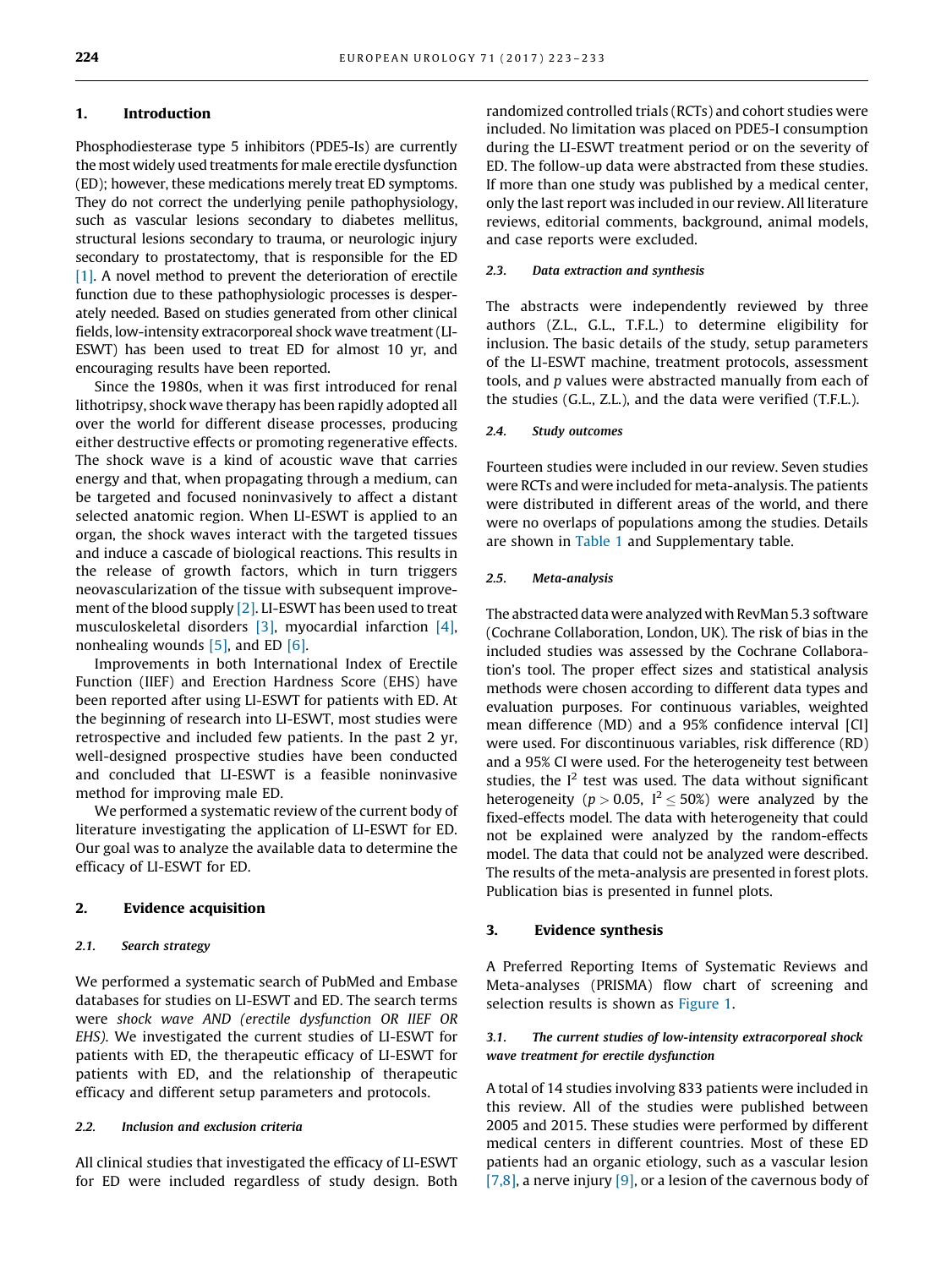| Study                  | Year of     | <b>Country</b> | <b>Disease</b>                |                                                    | Setup of LESW                      |                                   | Protocol of LESW treatment      |                                          | Follow-up,     | Evaluation                                   | <i>p</i> value of IIEF | Study        |
|------------------------|-------------|----------------|-------------------------------|----------------------------------------------------|------------------------------------|-----------------------------------|---------------------------------|------------------------------------------|----------------|----------------------------------------------|------------------------|--------------|
|                        | publication |                |                               | <b>Energy</b><br>density,<br>$m$ ]/mm <sup>2</sup> | No. of<br>pulses each<br>treatment | No. of<br>treatments<br>each week | No. of<br>sites of<br>treatment | <b>Total</b><br>treatment<br>courses, wk | mo             | tools for ED                                 | after LI-ESWT          | design       |
| Olsen et al [19]       | 2015        | Denmark        | <b>ED</b>                     | 0.15                                               | 3000                               |                                   | 6                               | 5                                        | 1, 3, 6        | IIEF-5, EHS                                  | 0.67                   | <b>RCT</b>   |
| Frey A                 | 2015        | Denmark        | ED after RP                   | <b>NA</b>                                          | 3000                               | 2                                 | $\overline{3}$                  | 6                                        | 1, 12          | IIEF-5                                       | 0.0049                 | Cohort study |
| Bechara et al [15]     | 2015        | Argentina      | ED                            | 0.09                                               | 5000                               |                                   | $\overline{4}$                  | $\overline{4}$                           | 3              | IIEF-6, SEP2, SEP3, GAO                      | <b>NA</b>              | Cohort study |
| Chung and Cartmill [7] | 2015        | Australia      | <b>ED</b>                     | 0.25                                               | 3000                               | $\overline{2}$                    | $\overline{4}$                  | 6                                        | 1, 4           | IIEF-5, EDITS, overall<br>satisfaction score | < 0.05                 | Cohort study |
| Pelayo-Nieto et al [8] | 2015        | Mexico         | ED                            | 0.09                                               | 5000                               |                                   | 4                               | 4                                        | 1, 6           | IIEF, SEP, GAQ                               | 0.013                  | Cohort study |
| Hisasue                | 2015        | Japan          | <b>ED</b>                     | 0.09                                               | 1500                               | $\overline{2}$                    | 5                               | 9                                        | 1, 3, 6        | IIEF, EHS, MPCC                              | < 0.05                 | Cohort study |
| Srini et al [16]       | 2015        | Indian         | ED                            | <b>NA</b>                                          | NA                                 | NA                                | <b>NA</b>                       | NA                                       | 1, 3, 6, 9, 12 | IIEF-EF, EHS, CGIC                           | 0.0001                 | <b>RCT</b>   |
| Yee et al $[18]$       | 2014        | Hong Kong      | ED                            | 0.09                                               | 1500                               | 2                                 | 5                               | 9                                        |                | IIEF-ED, EHS,                                | 0.001                  | <b>RCT</b>   |
| Palmieri et al [10]    | 2012        | Italy          | $ED + PD$                     | 0.25                                               | 2000                               |                                   | <b>NA</b>                       | $\overline{4}$                           | 3, 6           | IIEF, quality of life                        | < 0.05                 | Cohort study |
| Vardi et al [17]       | 2012        | Israel         | ED                            | 0.09                                               | 1500                               | 2                                 | 5                               | 9                                        |                | IIEF, EHS, penile blood<br>flow              | 0.0322                 | <b>RCT</b>   |
| Zimmermann et al [14]  | 2009        | Austria        | $ED + chronic$<br>pelvic pain | 0.25                                               | 3000                               |                                   | NA                              | $\overline{4}$                           | 1, 3           | <b>IIEF</b>                                  | 0.034                  | <b>RCT</b>   |
| Chitale et al [11]     | 2010        | <b>UK</b>      | $ED + PD$                     | NA                                                 | 3000                               |                                   | <b>NA</b>                       | 6                                        | 3, 6           | <b>IIEF</b>                                  | 0.249                  | <b>RCT</b>   |
| Poulakis et al [12]    | 2006        | Germany        | $ED + PD$                     | 0.17                                               | 2000                               |                                   | <b>NA</b>                       | 5                                        | 1, 3, 6        | IIEF-5                                       | 0.205                  | <b>RCT</b>   |
| Skolarikos et al [13]  | 2005        | Greece         | $ED + PD$                     | <b>NA</b>                                          | 3000                               | <b>NA</b>                         | <b>NA</b>                       | 6                                        | 3, 12          | IIEF-5                                       | 0.06                   | Cohort study |

#### <span id="page-2-0"></span>Table 1 – Current studies of low-intensity extracorporeal shock wave treatment for erectile dysfunction patients

CGIC = Clinical Global Impression of Change; ED = erectile dysfunction; EDITS = Erectile Dysfunction Inventory of Treatment Satisfaction; EHS = Erectile Hardness Score; GAQ = Global Assessment Questionnaire; IIEF = International Index of Erectile Function; LI-ESWT = low-intensity extracorporeal shock wave treatment; MPCC = maximal penile circumferential change; NA = not available; PD = Peyronie's disease; RCT = randomized controlled trial; RP = radical prostatectomy; SEP = Sexual Encounter Profile.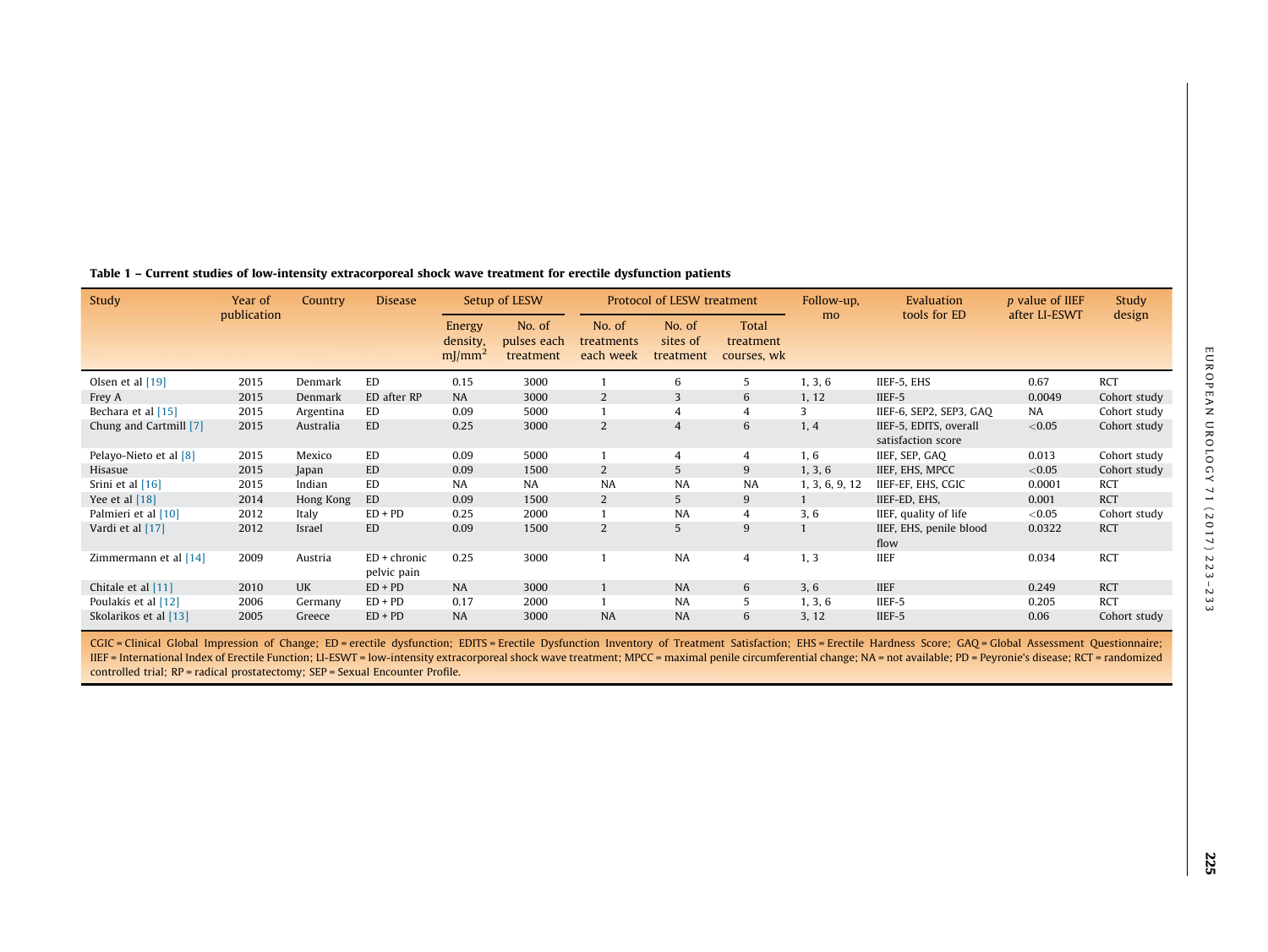<span id="page-3-0"></span>

EHS). Forty-eight records were enrolled. After review, 14 studies about low-intensity extracorporeal shock wave treatment and erectile dysfunction were included. Seven were randomized controlled trials and were included in the meta-analysis. ED = erectile dysfunction; EHS = Erection Hardness Score; IIEF = International Index of Erectile Function; LI-ESWT = low-intensity

extracorporeal shock wave treatment; RCT = randomized controlled trial.

the penis (Peyronie's disease [PD]) [\[10–13\]](#page-9-0). One study focused on ED patients with chronic pelvic pain [\[14\]](#page-9-0). Most of the studies prohibited the usage of PDE5-Is during the treatment course. Some RCTs even set a washout period for patients who had taken PDE5-I before they started LI-ESWT. Only three studies did not limit the use of PDE5-Is during the treatment [\[10,11,15\]](#page-9-0). One of these studies was included for meta-analysis because of its RCT design.

Of the 14 included studies, 7 were RCTs, and the remaining 7 were cohort studies ([Table 1](#page-2-0)). According to the conventions of evidence-based medicine, RCTs provide level 1 evidence, the highest level of evidence. Consequently, the seven RCTs were included for meta-analysis.

The setup parameters of LI-ESWT were different among studies. The energy flux density (EFD) varied from 0.09 to 0.25 mJ/mm<sup>2</sup>, and the number of shock wave pulses of each treatment was between 1500 and 5000. In most of the studies, LI-ESWT directed treatment at multiple sites on the penis during each treatment. The treatment course of most studies was not longer than 6 wk, and only three studies had a longer treatment course of 9 wk.

The IIEF was the prevailing assessment tool for ED patients, and all studies in our analysis provided the IIEF before and after LI-ESWT. This made it possible to perform further meta-analysis. Another frequently used assessment tool was the EHS, which was provided by five studies. Other tools, such as the Sexual Encounter Profile, the Global Assessment Questionnaire, maximal penile circumferential change, and the Clinical Global Impression of Change, were not used consistently throughout multiple studies and so were not used for further meta-analysis.

#### *3.2. The quality evaluation of the studies and analysis for the risk of bias*

The Cochrane Collaboration's tool was used for assessing the quality of the study and the risk of bias. The RCTs reported that the patients were assigned randomly into LI-ESWT or control groups without describing the process of randomization [\[16,17\].](#page-9-0) Most studies did not describe how the physicians were blinded to the study participants. When the patients in the control group received the sham treatment, the LI-ESWT output energy would need to be reduced to zero, thus it would be difficult to keep the physician blinded to this change. Only the study by Yee et al [\[18\]](#page-9-0) reported the details of how the double blinding was



Fig. 2 – There were seven randomized controlled studies included in our meta-analysis. The quality of studies was assessed with the Cochrane Collaboration's tool. This revealed that 57.1% of the studies had an unclear risk of bias in randomization, and only 16.7% of studies had good blinding for both patients and doctors.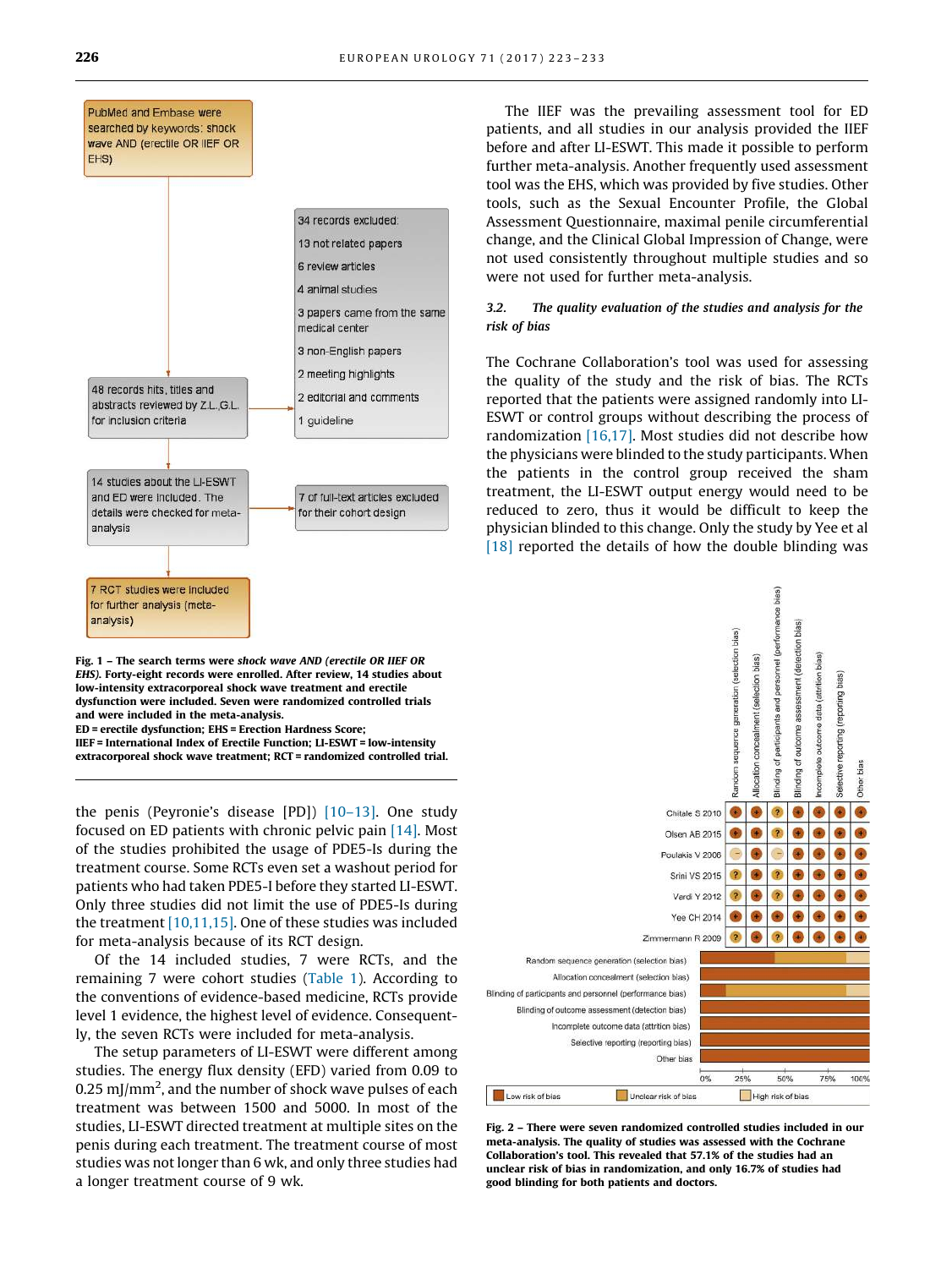<span id="page-4-0"></span>

|   |                                                                                                                                 |          | <b>LI-ESWT</b> |           |          | Control |          |                     | <b>Mean Difference</b>                                         | <b>Mean Difference</b>                                           |    |  |  |
|---|---------------------------------------------------------------------------------------------------------------------------------|----------|----------------|-----------|----------|---------|----------|---------------------|----------------------------------------------------------------|------------------------------------------------------------------|----|--|--|
| a | <b>Study or Subgroup</b>                                                                                                        |          |                |           |          |         |          |                     | Mean SD Total Mean SD Total Weight IV, Fixed, 95% CI           | IV. Fixed, 95% CI                                                |    |  |  |
|   | 1.1.2 RCT: IIEF score after LI-ESWT                                                                                             |          |                |           |          |         |          |                     |                                                                |                                                                  |    |  |  |
|   | Chitale S 2010                                                                                                                  | 19.9 4.8 |                | 16        | 15.7 7.5 |         | 20       | 6.1%                | 4.20 [0.16, 8.24]                                              |                                                                  |    |  |  |
|   | Poulakis V 2006                                                                                                                 |          | 12 4.5         | 53        |          | 12 3.7  | 15       | 20.2%               | $0.00$ [-2.23, 2.23]                                           |                                                                  |    |  |  |
|   | Vardi Y 2012                                                                                                                    |          | 12.6 6.5       | 40        | 11.5 5.5 |         | 20       | 10.2%               | $1.10$ [-2.04, 4.24]                                           |                                                                  |    |  |  |
|   | <b>Yee CH 2014</b>                                                                                                              | 17.8 4.8 |                | 30        | 15.8 6.1 |         | 28       | 12.5%               | $2.00$ [-0.84, 4.84]                                           |                                                                  |    |  |  |
|   | Zimmermann R 2009<br>Subtotal (95% CI)                                                                                          |          | 20 2.4         | 30<br>169 | 17.3 3.1 |         | 30       | 51.0%<br>113 100.0% | 2.70 [1.30, 4.10]<br>2.00 [0.99, 3.00]                         |                                                                  |    |  |  |
|   | Heterogeneity: $\chi^2$ = 5.50, df = 4 ( $\rho$ = 0.24); $I^2$ = 27%<br>Test for overall effect: $Z = 3.91$ ( $\rho < 0.0001$ ) |          |                |           |          |         |          |                     |                                                                |                                                                  |    |  |  |
|   | <b>Total (95% CI)</b>                                                                                                           |          |                | 169       |          |         |          | 113 100.0%          | 2.00 [0.99, 3.00]                                              |                                                                  |    |  |  |
|   | Heterogeneity: $\chi^2$ = 5.50, df = 4 ( $\rho$ = 0.24); $I^2$ = 27%                                                            |          |                |           |          |         |          |                     |                                                                | $-10$<br>$-5$<br>5                                               | 10 |  |  |
|   | Test for overall effect: $Z = 3.91$ ( $\rho < 0.0001$ )<br>Test for subgroup differences: Not applicable                        |          |                |           |          |         |          |                     |                                                                | Favours [control] Favours [LI-ESWT]                              |    |  |  |
|   |                                                                                                                                 |          | <b>LI-ESWT</b> |           |          | Control |          |                     | <b>Mean Difference</b>                                         | <b>Mean Difference</b>                                           |    |  |  |
| b | Study or Subgroup Mean SD Total Mean SD Total Weight IV, Fixed, 95% CI                                                          |          |                |           |          |         |          |                     |                                                                | IV. Fixed, 95% CI                                                |    |  |  |
|   | 2.1.1 IIEF scores, 1 mo after LI-ESWT                                                                                           |          |                |           |          |         |          |                     |                                                                |                                                                  |    |  |  |
|   | Poulakis V 2006                                                                                                                 |          | 12 4.5         | 53        |          | 12 3.7  | 15       | 20.2%               | $0.00$ [-2.23, 2.23]                                           |                                                                  |    |  |  |
|   | Vardi Y 2012<br>Subtotal (95% CI)                                                                                               |          | 12.6 6.5       | 40<br>93  | 11.5 5.5 |         | 20<br>35 | 10.2%               | $1.10$ [-2.04, 4.24]<br>30.4% 0.37 [-1.45, 2.19]               |                                                                  |    |  |  |
|   | Heterogeneity: $\chi^2$ = 0.31, df = 1 ( $\rho$ = 0.58); l <sup>2</sup> = 0%                                                    |          |                |           |          |         |          |                     |                                                                |                                                                  |    |  |  |
|   | Test for overall effect: $Z = 0.40$ ( $p = 0.69$ )                                                                              |          |                |           |          |         |          |                     |                                                                |                                                                  |    |  |  |
|   | 2.1.2 IIEF scores, 3 mo after LI-ESWT                                                                                           |          |                |           |          |         |          |                     |                                                                |                                                                  |    |  |  |
|   | Chitale S 2010                                                                                                                  | 19.9 4.8 |                | 16        | 15.7 7.5 |         | 20       | 6.1%                | 4.20 [0.16, 8.24]                                              |                                                                  |    |  |  |
|   | <b>Yee CH 2014</b>                                                                                                              | 17.8 4.8 |                | 30        | 15.8 6.1 |         | 28       | 12.5%               | $2.00$ [-0.84, 4.84]                                           |                                                                  |    |  |  |
|   | Zimmermann R 2009<br>Subtotal (95% CI)                                                                                          |          | 20 2.4         | 30<br>76  | 17.3 3.1 |         | 30<br>78 | 51.0%<br>69.6%      | 2.70 [1.30, 4.10]<br>2.71 [1.51, 3.91]                         |                                                                  |    |  |  |
|   | Heterogeneity: $\chi^2$ = 0.76, df = 2 ( $\rho$ = 0.68); $I^2$ = 0%<br>Test for overall effect: $Z = 4.42$ ( $p < 0.00001$ )    |          |                |           |          |         |          |                     |                                                                |                                                                  |    |  |  |
|   | <b>Total (95% CI)</b>                                                                                                           |          |                | 169       |          |         |          | 113 100.0%          | 2.00 [0.99, 3.00]                                              |                                                                  |    |  |  |
|   | Heterogeneity: $\gamma^2$ = 5.50, df = 4 ( $\rho$ = 0.24); $I^2$ = 27%<br>Test for overall effect: $Z = 3.91$ ( $p < 0.0001$ )  |          |                |           |          |         |          |                     | $-10$<br>$-5$<br>0<br>5<br>Favours [control] Favours [LI-ESWT] | 10                                                               |    |  |  |
|   | Test for subgroup differences: $\chi^2$ = 4.42, df = 1 (p = 0.04), $I^2$ = 77.4%                                                |          |                |           |          |         |          |                     |                                                                |                                                                  |    |  |  |
|   |                                                                                                                                 |          | <b>LI-ESWT</b> |           |          | Control |          |                     | <b>Mean Difference</b>                                         | <b>Mean Difference</b>                                           |    |  |  |
| С | <b>Study or Subgroup</b>                                                                                                        |          |                |           |          |         |          |                     | Mean SD Total Mean SD Total Weight IV, Fixed, 95% CI           | IV, Fixed, 95% CI                                                |    |  |  |
|   | 3.1.1 Basic IIEF score ≤11                                                                                                      |          |                |           |          |         |          |                     |                                                                |                                                                  |    |  |  |
|   | Poulakis V 2006<br><b>Yee CH 2014</b>                                                                                           | 17.8 4.8 | 12 4.5         | 53<br>30  | 15.8 6.1 | 12 3.7  | 15       | 20.2%               | $0.00$ [-2.23, 2.23]                                           |                                                                  |    |  |  |
|   | Subtotal (95% CI)                                                                                                               |          |                | 83        |          |         | 28<br>43 |                     | 12.5% 2.00 [-0.84, 4.84]<br>32.7% 0.76 [-0.99, 2.52]           |                                                                  |    |  |  |
|   |                                                                                                                                 |          |                |           |          |         |          |                     |                                                                |                                                                  |    |  |  |
|   | Heterogeneity: $\chi^2$ = 1.18, df = 1 ( $\rho$ = 0.28); $I^2$ = 15%<br>Test for overall effect: $Z = 0.85$ ( $\rho = 0.39$ )   |          |                |           |          |         |          |                     |                                                                |                                                                  |    |  |  |
|   | 3.1.2 Basic IIEF score 12-16                                                                                                    |          |                |           |          |         |          |                     |                                                                |                                                                  |    |  |  |
|   | Vardi Y 2012<br>Subtotal (95% CI)                                                                                               | 12.6 6.5 |                | 40<br>40  | 11.5 5.5 |         | 20<br>20 |                     | 10.2% 1.10 [-2.04, 4.24]<br>10.2% 1.10 [-2.04, 4.24]           |                                                                  |    |  |  |
|   | Heterogeneity: Not applicable<br>Test for overall effect: $Z = 0.69$ ( $p = 0.49$ )                                             |          |                |           |          |         |          |                     |                                                                |                                                                  |    |  |  |
|   | 3.1.3 Basic IIEF score 17-21                                                                                                    |          |                |           |          |         |          |                     |                                                                |                                                                  |    |  |  |
|   | Chitale S 2010                                                                                                                  | 19.9 4.8 |                | 16        | 15.7 7.5 |         | 20       | 6.1%                | 4.20 [0.16, 8.24]                                              |                                                                  |    |  |  |
|   | Zimmermann R 2009<br>Subtotal (95% CI)                                                                                          |          | 20 2.4         | 30<br>46  | 17.3 3.1 |         | 30<br>50 | 51.0%<br>57.2%      | 2.70 [1.30, 4.10]<br>2.86 [1.54, 4.19]                         |                                                                  |    |  |  |
|   | Heterogeneity: $\chi^2$ = 0.47, df = 1 ( $p$ = 0.49); $l^2$ = 0%<br>Test for overall effect: $Z = 4.23$ ( $p < 0.0001$ )        |          |                |           |          |         |          |                     |                                                                |                                                                  |    |  |  |
|   | <b>Total (95% CI)</b>                                                                                                           |          |                | 169       |          |         |          | 113 100.0%          | 2.00 [0.99, 3.00]                                              |                                                                  |    |  |  |
|   | Heterogeneity: $\chi^2 = 5.50$ , df = 4 (p = 0.24); $I^2 = 27\%$                                                                |          |                |           |          |         |          |                     |                                                                |                                                                  |    |  |  |
|   |                                                                                                                                 |          |                |           |          |         |          |                     |                                                                | $-5$                                                             |    |  |  |
|   | Test for overall effect: $Z = 3.91$ ( $\rho < 0.0001$ )                                                                         |          |                |           |          |         |          |                     |                                                                | $-10$<br>$\mathbf 0$<br>5<br>Favours [control] Favours [LI-ESWT] | 10 |  |  |

Fig. 3 – Clinical outcomes. (a) Although some studies did not prove that low-intensity extracorporeal shock wave treatment (LI-ESWT) could increase International Index of Erectile Function (IIEF), the meta-analysis results showed that LI-ESWT could improve IIEF significantly (mean difference [MD]: 2.00; 95% confidence interval [CI], 0.99–3.00; p < 0.0001). (b) Subgroup analysis: The studies that assessed the IIEF at 1 mo did not reveal a significant improvement (MD: 0.37; 95% CI, -1.45 to 2.19; p = 0.69). However, the studies assessing IIEF at 3 mo showed significant improvement (MD: 2.71; 95% CI, 1.51-3.91;  $p < 0.0001$ ). (c) The IIEF in the group with mild erectile dysfunction (ED) increased significantly (MD: 2.86; 95% CI, 1.54-4.19;  $p < 0.0001$ ), but in the severe and moderate groups, it did not  $(p = 0.39$  and  $p = 0.49$ , respectively). (d) The studies of ED patients without any comorbidities revealed a significant increase of IIEF (MD: 2.36; 95% CI, 1.19–3.53; p < 0.0001) compared with the studies recruiting ED patients with Peyronie's disease. (e) The IIEF of patients in the group with LI-ESWT plus phosphodiesterase type 5 inhibitors improved more significantly (MD: 4.20; 95% CI,  $0.16-8.24$ ;  $p = 0.04$ ).

CI = confidence interval; ED = erectile dysfunction; IIEF = International Index of Erectile Function; IV = inverse variance; LI-ESWT = low-intensity extracorporeal shock wave treatment; PD = Peyronie's disease; PDE5-I = phosphodiesterase type 5 inhibitor; RCT = randomized controlled trial; SD, standard deviation.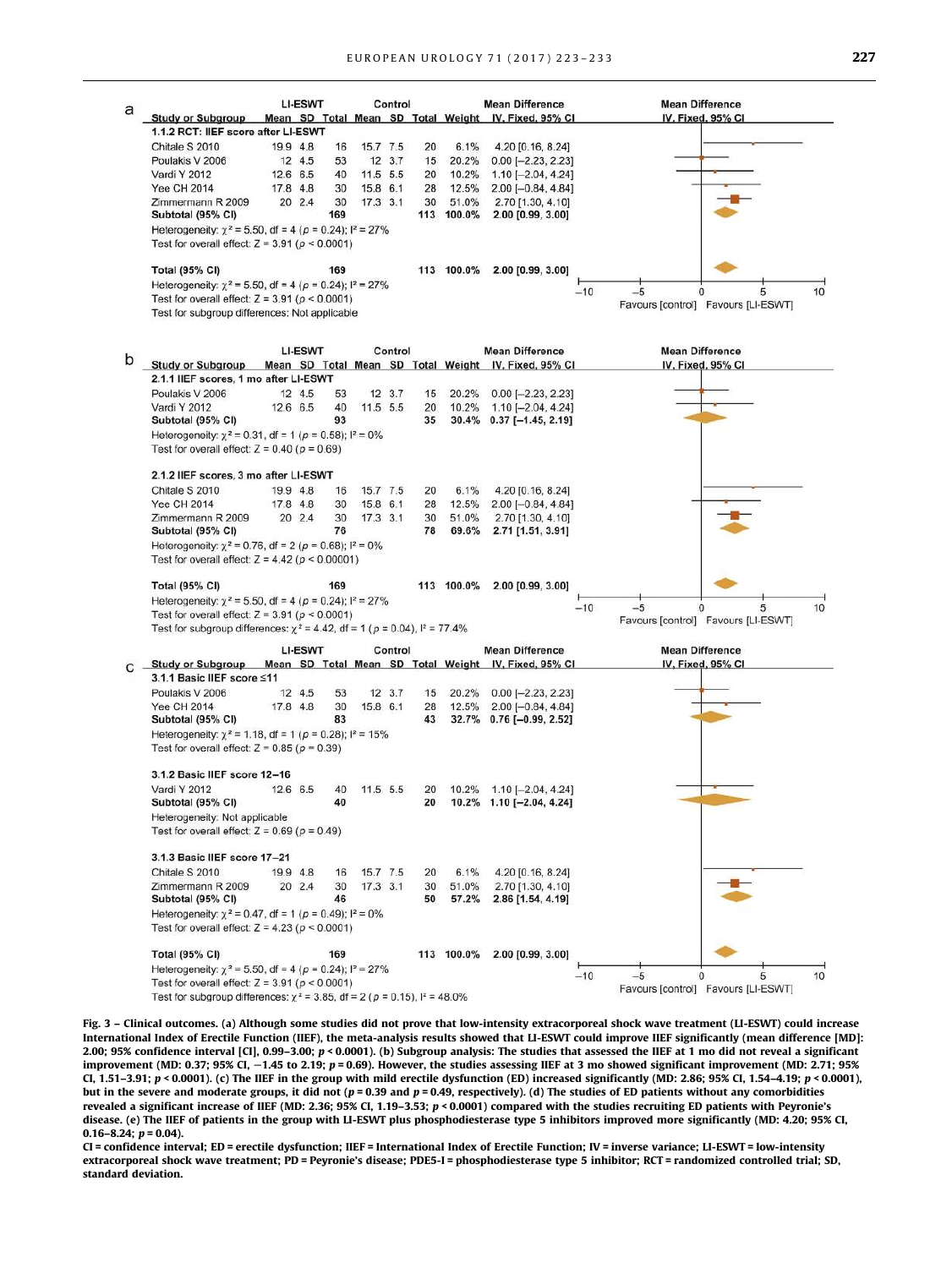ensured. [Figure 2](#page-3-0) shows that 57.1% studies had an unclear risk of bias in randomization and that only 16.7% of studies had good blinding for both patients and doctors.

#### *3.3. The evaluation of the therapeutic efficacy of low-intensity extracorporeal shock wave treatment for patients with erectile dysfunction*

The IIEF, the prevailing assessment tool for ED patients, was available for abstraction from five RCTs. The data included mean value and standard deviation of the IIEF and the number of patients in the treatment and control groups. The studies by both Yee et al  $[18]$  and Poulakis et al  $[12]$ concluded that the IIEF did not increase significantly in the treatment group compared with the control group; the  $p$ values were 0.156 and 0.205, respectively. The remaining three RCTs reported that the IIEF increased significantly in the LI-ESWT group compared with the control group [\[11,14,17\]](#page-9-0); the p value was <0.05. The overall metaanalysis of the data revealed that LI-ESWT improved the IIEF significantly overall in the treatment groups (MD: 2.00; 95% CI, 0.99–3.00;  $p < 0.0001$ ) ([Fig. 3](#page-4-0)a).

Subgroup analysis was performed. [Figure 3](#page-4-0)b shows that Poulakis et al [\[12\]](#page-9-0) and Vardi et al [\[17\]](#page-9-0) assessed IIEF at 1 mo after LI-ESWT and that the IIEF did not increase significantly (MD: 0.37; 95%CI,  $-1.45$  to 2.19;  $p = 0.69$ ). Three other studies, however, assessed IIEF at 3 mo after treatment and found that the IIEF increased significantly (MD: 2.71; 95% CI, 1.51–3.91;  $p < 0.0001$ ). In [Figure 3c](#page-4-0), the studies were divided into three groups by the IIEF before LI-ESWT $-\leq 11$ , 12–16, and 17–21—corresponding to severe, moderate, and mild ED, respectively. The meta-analysis showed that the IIEF of patients in the mild ED group increased significantly after LI-ESWT (MD: 2.86; 95% CI, 1.54-4.19;  $p < 0.0001$ ). The patients in the severe and moderate groups did not show a significant increase in IIEF ( $p = 0.30$  and  $p = 0.49$ ). In [Figure 3d](#page-4-0), the studies were divided into two groups: the ED group and the ED with PD group. The subgroup analysis showed that the patients in the ED group improved significantly in IIEF (MD: 2.36; 95% CI, 1.19–3.53;  $p < 0.0001$ ). The patients in the ED with PD group had no significant improvement in IIEF ( $p = 0.33$ ). Finally, the studies were divided into two groups by usage of PDE5- Is. [Figure 3e](#page-4-0) shows that the IIEF increased in both groups but





Fig. 3. (Continued).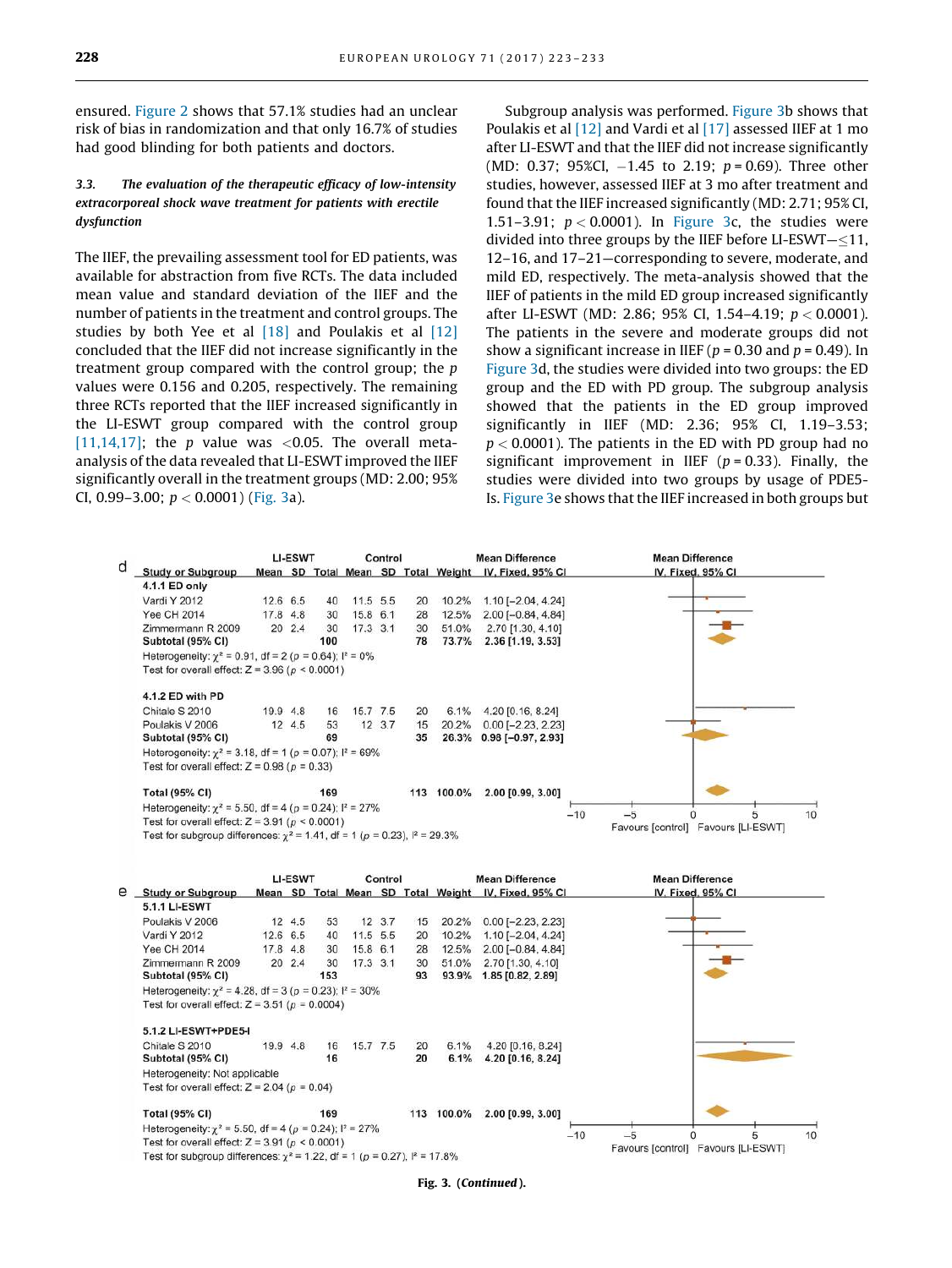increased more significantly in the group with LI-ESWT combined with PDE5-I use (MD: 4.20; 95% CI, 0.16–8.24;  $p = 0.04$ ).

These results indicate that LI-ESWT increased the IIEF and improved the erectile function of ED patients. According to the results of the current studies, the patients treated by LI-ESWT developed a good therapeutic effect by 3 mo. The patients who had mild or moderate ED and the ED patients who had no comorbidities benefited more from LI-ESWT than the patients with severe ED or with comorbidities.

Different LI-ESWT setup parameters, such as EFD and number of pulses, and different treatment protocols, including treatment frequency and length of course, resulted in differences in reported efficacy. The studies were divided into three groups according to EFD. The results [\(Fig. 4a](#page-7-0)) showed that the studies using the highest EFD  $(>$ 0.2 mJ/mm<sup>2</sup>) reported significantly increased IIEFs (MD: 2.86; 95% CI, 1.54–4.19;  $p < 0.0001$ ). The improvement of IIEF in this ED and PD subgroup was partially due to the improvement of PD. After excluding this subgroup, we found that the improvement in IIEF was better in the group with EFD 0.09 mJ/mm<sup>2</sup> compared with EFD 0.1–0.2 mJ/ mm<sup>2</sup>, although neither group reached statistical significance. Next, the studies were divided into two groups based on the number of shock waves delivered during each treatment. The results ([Fig. 4b](#page-7-0)) showed that the studies administering more shock waves reported a significant increase in IIEF (MD: 2.86; 95% CI, 1.54–4.19'  $p < 0.0001$ ) compared with the studies delivering fewer shock waves. To compare different durations of treatment, the studies were divided into two groups according to duration of treatment of LI-ESWT. [Figure 4](#page-7-0)c shows that the studies with a treatment course of <6 wk reported a significant increase in the IIEF (MD: 2.11; 95% CI, 0.98–3.25;  $p = 0.0003$ ).

These results suggest that different setup parameters and different treatment protocols of LI-ESWT have substantial influence on therapeutic efficacy. In summary, within the scope of this review, lower energy density, increased number of pulses, and shorter treatment courses of <6 wk resulted in better therapeutic efficacy.

The EHS data were available for abstraction from four RCTs. In the studies by Yee et al  $[18]$  and Olsen et al  $[19]$ , EHS was reported at 3 mo after LI-ESWT. In the study by Yee et al, the EHS did not increase significantly. In subgroup analysis ([Fig. 5\)](#page-8-0), at 1 mo after LI-ESWT, the EHS increased significantly in three studies (RD: 0.47; 95% CI, 0.38–0.56;  $p < 0.00001$ ). EHS did not improve as significantly after 3 mo as it did after 1 mo, but it still increased with statistical significance (RD: 0.16; 95% CI, 0.04-0.29;  $p = 0.01$ ). These results indicate that LI-ESWT improves the erectile hardness of the penis for ED patients, especially at 1 mo after treatment, and that this improvement lasts for at least 3 mo.

#### *3.4. Discussion*

LI-ESWT has been used as a novel therapy for ED patients for the past 10 yr. Clinical studies and reports focused on this topic have increased dramatically in past 5 yr, especially in 2015. This implies that LI-ESWT as a therapeutic method for patients with ED has been increasingly adopted by both physicians and patients.

The IIEF is a patient-reported assessment that is purely subjective. In this review, we found that in some studies, patients in the control group also reported improvement of the IIEF [\[12,17,18\];](#page-9-0) however, patients in the LI-ESWT group improved more significantly than those in the control group. The range of improvement in the IIEF was from 5.3 to 7.6 points for the LI-ESWT group in our analysis [\[14,18\].](#page-9-0) It is undeniable that some studies revealed improvement with statistical significance; however, this improvement may have no significant clinical value. The minimal clinically important difference (MCID) of IIEF better assesses the true clinical efficacy of LI-ESWT. We recommend that, in the future, investigators use the MCID of IIEF as a more accurate and meaningful tool for evaluating the effect of LI-ESWT in the treatment of patients with ED [\[20\].](#page-10-0)

The clinical outcome of LI-ESWT is closely related to the energy delivered to the target unit area, or EFD. The EFD used varied from 0.09 to 0.25 mJ/mm<sup>2</sup> among the studies included in our analysis. Based on this review, we could not determine the best EFD for ED therapy. Studies investigating the use of LI-ESWT for various regenerative purposes have used varying energy densities. An investigation by Goertz et al showed that an energy density of 0.04 mJ/mm<sup>2</sup> could accelerate angiogenesis for skin burns [\[21\]](#page-10-0). The study by Abe et al revealed that an energy density of 0.1 mJ/mm<sup>2</sup> for a rat model of acute myocardial infarction suppressed ventricular remodeling and had a good anti-inflammatory effect [\[22\].](#page-10-0) The study by Tara et al found that an energy density of  $0.11-0.21$  mJ/mm<sup>2</sup> could encourage therapeutic angiogenesis for human ischemic tissues [\[23\]](#page-10-0). Ioppolo et al reported that for some musculoskeletal disorders, energy density could be increased to  $0.3 \text{ mJ/mm}^2$  [\[24\]](#page-10-0). In the current review, most of the included studies used an energy density of 0.09 mJ/mm<sup>2</sup>, which Vardi et al first reported in 2010 [\[17\]](#page-9-0). Most subsequent studies adopted this EFD and presented encouraging results. Additional studies and a longer duration of treatment are needed to establish whether therapeutic efficacy is positively correlated with energy density.

Some studies included in our review concluded that the biological efficacy of LI-ESWT was dosage dependent [\[25\]](#page-10-0). It seemed that more pulses would bring better biological efficacy. With this hypothesis in mind, some studies adopted multiple treatment sites, more frequent treatments, and longer courses of treatment. Meta-analysis showed that 3000 pulses per treatment brought more improvement than 1500 or 2000 pulses per treatment; however, more frequent treatment and longer treatment course did not improve erectile function significantly. The optimal treatment protocol remains to be defined. Whether there may be a plateau stage of treatment remains uncertain and requires further investigation. In addition, based on the premise that more treatment sites would produce better results, shock waves were delivered to multiple sites, such as the dorsal surface, both sides, and both crus of the penis. It seemed that more sites treated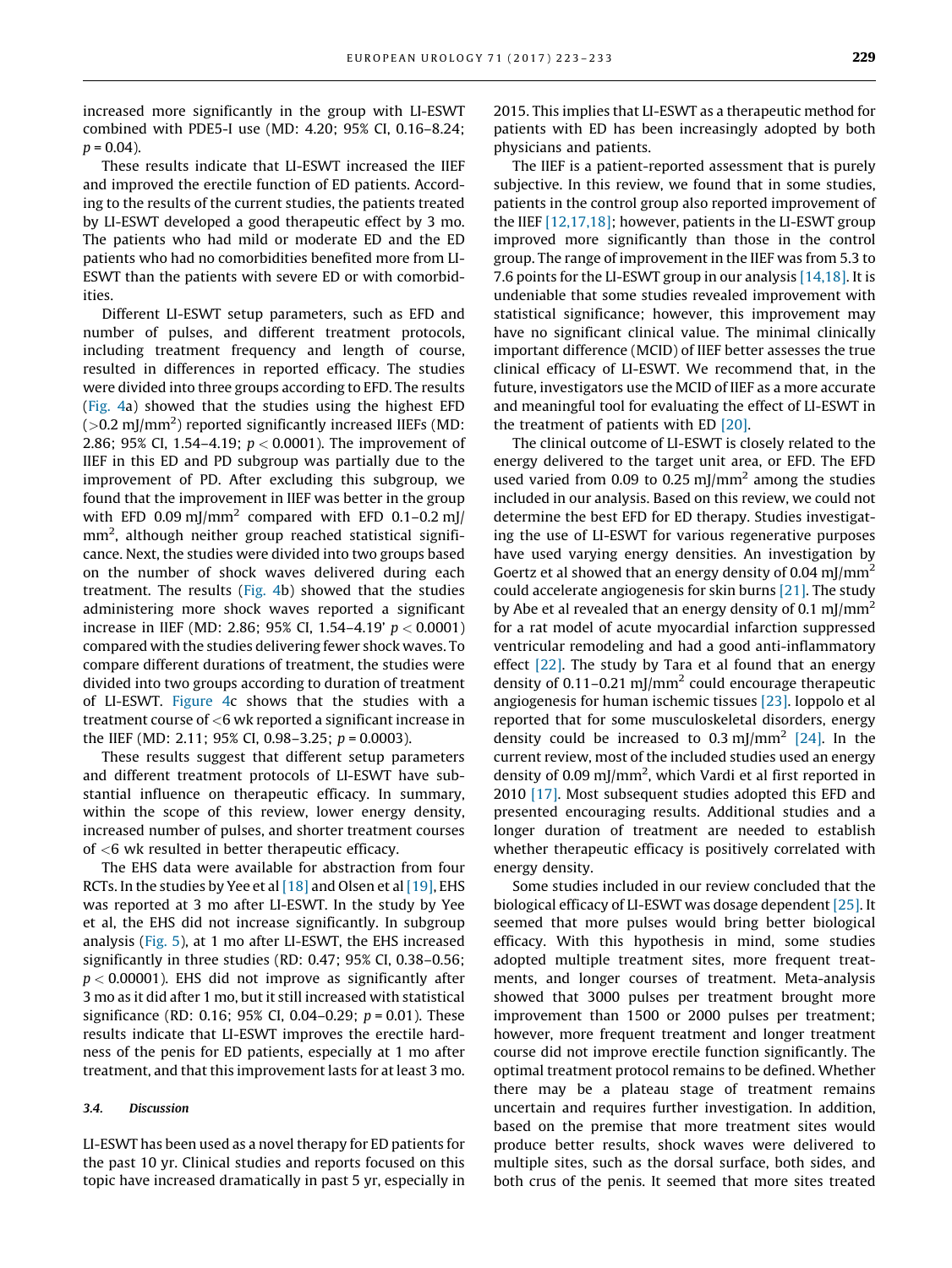<span id="page-7-0"></span>**Mean Difference LI-ESWT** Control **Mean Difference** a Study or Subgroup IV. Fixed, 95% CI Mean SD Total Mean SD Total Weight IV Fixed 95% CI 6.1.1 EFD 0.09 mJ/mm<sup>2</sup> **Yee CH 2014** 158.61  $178A$  $30^{\circ}$  $28$  $12.5%$ 2.00 (-0.84 4.84)  $40$  $\overline{20}$ 10.2%  $1.10[-2.04, 4.24]$ Vardi Y 2012  $12.665$ 11.5 5.5 Subtotal (95% CI) 70  $48$ 22.6% 1.60 [-0.51, 3.70] Heterogeneity:  $\chi^2$  = 0.17, df = 1 (p = 0.68);  $I^2$  = 0% Test for overall effect:  $Z = 1.48$  ( $p = 0.14$ ) 612 FED 01-02 m l/mm<sup>2</sup> Poulakis V 2006 12 4.5 **E2**  $12, 3.7$ 15 20.2% 0.00 (-2.23. 2.23) Subtotal (95% CI) 53 15 20.2% 0.00 [-2.23, 2.23] Heterogeneity: Not applicable Test for overall effect:  $Z = 0.00$  ( $p = 1.00$ ) 6.1.3 EFD > 0.2 mJ/mm<sup>2</sup> Zimmermann R 2009 20 2.4 30  $17.3 \t3.1$ 30 51.0% 2.70 [1.30, 4.10] 16  $20$ 6.1% 4.20 (0.16, 8.24) Chitale S 2010 19.9 4.8 15.7 7.5 Subtotal (95% CI) 46 50 57.2% 2.86 [1.54, 4.19] Heterogeneity:  $\chi^2$  = 0.47, df = 1 ( $\rho$  = 0.49);  $I^2$  = 0% Test for overall effect:  $Z = 4.23 (p < 0.0001)$ **Total (95% CI)** 169 113 100.0% 2.00 [0.99, 3.00] Heterogeneity:  $\chi^2$  = 5.50, df = 4 (p = 0.24);  $I^2$  = 27%  $-10$  $-5$  $10$  $\ddot{\mathbf{o}}$ Test for overall effect:  $Z = 3.91$  ( $p < 0.0001$ ) Favours [control] Favours [LI-ESWT] Test for subgroup differences:  $\gamma^2$  = 4.85, df = 2 (p = 0.09),  $\frac{1}{2}$  = 58.8% LI-ESWT **Mean Difference Mean Difference** Control b Study or Subgroup Mean SD Total Mean SD Total Weight IV, Fixed, 95% CI IV. Fixed, 95% CI 7.1.1 1500-2000 pulses/tretment Poulakis V 2006  $12 \t3.7$  $0.00$  [-2.23, 2.23] 12 4.5 15 20.2% 53 Vardi Y 2012 12.6 6.5 40 11.5 5.5  $20$ 10.2%  $1.10[-2.04, 4.24]$ 30 28 12.5%  $2.00[-0.84, 4.84]$ **Yee CH 2014** 17.8 4.8 15.8 6.1 Subtotal (95% CI) 123 63 42.8%  $0.84[-0.69, 2.37]$ Heterogeneity:  $\chi^2$  = 1.21, df = 2 (p = 0.55); l<sup>2</sup> = 0%



|                       |                                                                                           |          | <b>LI-ESWT</b><br>Control |     |            |          |    |            | <b>Mean Difference</b>                               |       | <b>Mean Difference</b> |                   |  |    |
|-----------------------|-------------------------------------------------------------------------------------------|----------|---------------------------|-----|------------|----------|----|------------|------------------------------------------------------|-------|------------------------|-------------------|--|----|
|                       | <b>Study or Subgroup</b>                                                                  |          |                           |     |            |          |    |            | Mean SD Total Mean SD Total Weight IV, Fixed, 95% CI |       |                        | IV. Fixed, 95% CI |  |    |
| $8.1.14 - 6$ wk       |                                                                                           |          |                           |     |            |          |    |            |                                                      |       |                        |                   |  |    |
| Chitale S 2010        |                                                                                           | 19.9 4.8 |                           | 16  |            | 15.7 7.5 | 20 | 6.1%       | 4.20 [0.16, 8.24]                                    |       |                        |                   |  |    |
| Poulakis V 2006       |                                                                                           |          | 12 4.5                    | 53  |            | 12, 3.7  | 15 | 20.2%      | $0.00$ [-2.23, 2.23]                                 |       |                        |                   |  |    |
|                       | Zimmermann R 2009                                                                         |          | 20 2.4                    | 30  | $17.3$ 3.1 |          | 30 | 51.0%      | 2.70 [1.30, 4.10]                                    |       |                        |                   |  |    |
|                       | Subtotal (95% CI)                                                                         |          |                           | 99  |            |          | 65 | 77.4%      | 2.11 [0.98, 3.25]                                    |       |                        |                   |  |    |
|                       | Heterogeneity: $\gamma^2$ = 5.15, df = 2 (p = 0.08); $l^2$ = 61%                          |          |                           |     |            |          |    |            |                                                      |       |                        |                   |  |    |
|                       | Test for overall effect: $Z = 3.64$ ( $p = 0.0003$ )                                      |          |                           |     |            |          |    |            |                                                      |       |                        |                   |  |    |
| 8.1.29 wk             |                                                                                           |          |                           |     |            |          |    |            |                                                      |       |                        |                   |  |    |
| Vardi Y 2012          |                                                                                           | 12.6 6.5 |                           | 40  |            | 11.5 5.5 | 20 | 10.2%      | $1.10$ [-2.04, 4.24]                                 |       |                        |                   |  |    |
| <b>Yee CH 2014</b>    |                                                                                           | 17.8 4.8 |                           | 30  |            | 15.8 6.1 | 28 | 12.5%      | $2.00$ [-0.84, 4.84]                                 |       |                        |                   |  |    |
|                       | Subtotal (95% CI)                                                                         |          |                           | 70  |            |          | 48 | 22.6%      | $1.60$ [-0.51, 3.70]                                 |       |                        |                   |  |    |
|                       | Heterogeneity: $\chi^2$ = 0.17, df = 1 ( $p$ = 0.68); $I^2$ = 0%                          |          |                           |     |            |          |    |            |                                                      |       |                        |                   |  |    |
|                       | Test for overall effect: $Z = 1.48$ ( $p = 0.14$ )                                        |          |                           |     |            |          |    |            |                                                      |       |                        |                   |  |    |
| <b>Total (95% CI)</b> |                                                                                           |          |                           | 169 |            |          |    | 113 100.0% | 2.00 [0.99, 3.00]                                    |       |                        |                   |  |    |
|                       | Heterogeneity: $\chi^2$ = 5.50, df = 4 (p = 0.24); l <sup>2</sup> = 27%                   |          |                           |     |            |          |    |            |                                                      |       |                        |                   |  |    |
|                       | Test for overall effect: $Z = 3.91$ ( $p < 0.0001$ )                                      |          |                           |     |            |          |    |            |                                                      | $-10$ |                        |                   |  | 10 |
|                       | Test for subgroup differences: $\gamma^2 = 0.18$ , df = 1 (p = 0.67), $\frac{1}{2} = 0\%$ |          |                           |     |            |          |    |            |                                                      |       | Favours [control]      | Favours [LI-ESWT] |  |    |

Fig. 4 – Relationship of energy dosage and treatment procedures. (a) The studies using higher energy flux density (EFD; >0.2 mJ/mm<sup>2</sup>) resulted in significantly increased International Index of Erectile Function (IIEF; mean difference [MD]: 2.86; 95% confidence interval [CI], 1.54–4.19; p < 0.0001) in the erectile dysfunction (ED) and Payronie's disease groups. In ED-only groups, the improvement of IIEF was better for the group with EFD 0.09 mJ/ mm<sup>2</sup> compared with EFD 0.1–0.2 mJ/mm<sup>2</sup>, although it did not reach statistical significance. (b) The studies delivering more shock waves per treatment resulted in an increased IIEF (MD: 2.86; 95% CI, 1.54–4.19; p < 0.0001). (c) The studies with total course of treatment <6 wk revealed significant IIEF increase (MD: 2.11; 95% CI, 0.98-3.25;  $p = 0.0003$ ) versus studies with longer courses of treatment (9 wk).

CI = confidence interval; EFD = energy flux density; IV = inverse variance; LI-ESWT = low-intensity extracorporeal shock wave treatment; SD, standard deviation.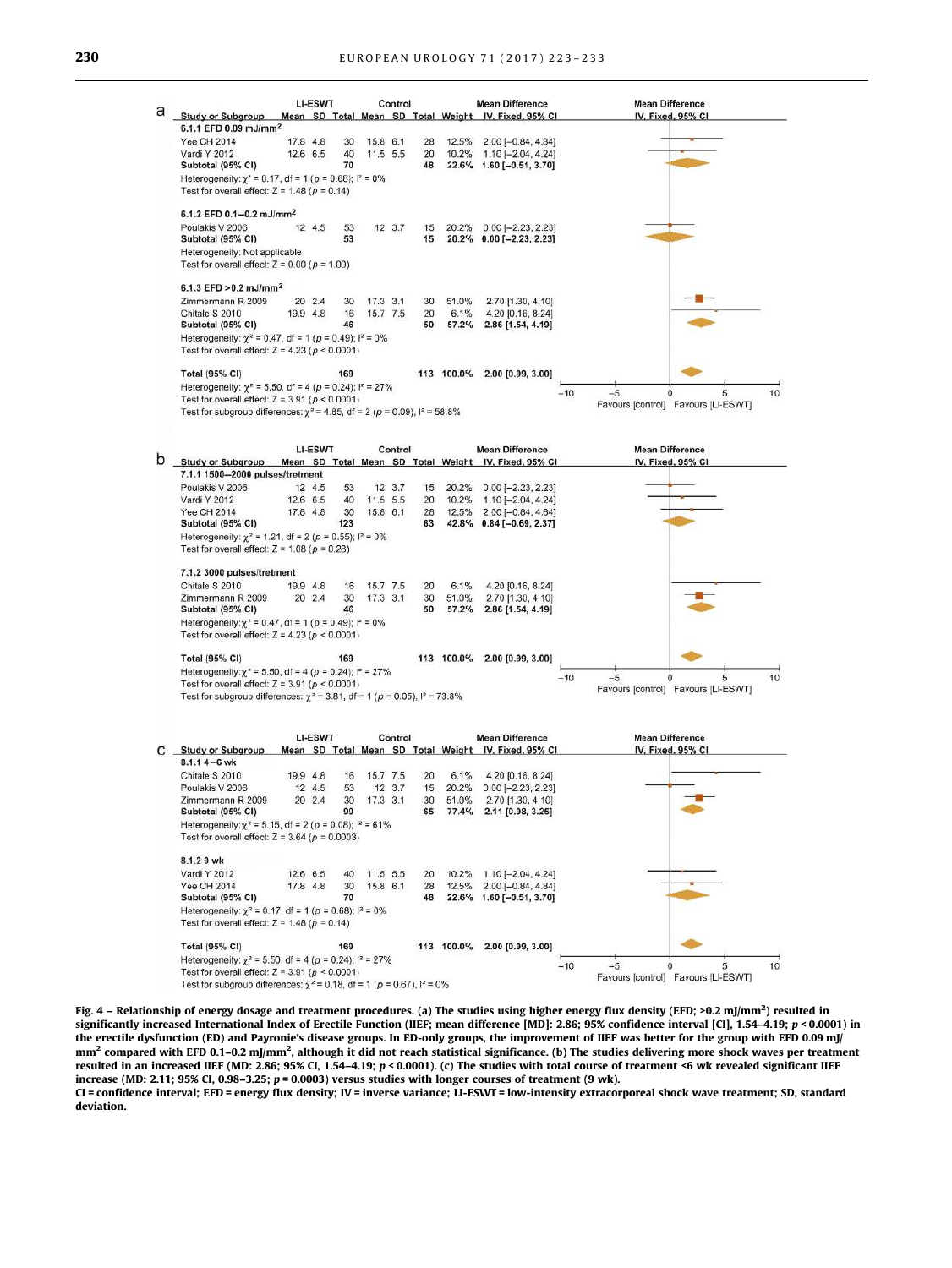<span id="page-8-0"></span>

Fig. 5 – The Erection Hardness Score (EHS) increased significantly (risk difference [RD]: 0.47; 95% confidence interval [CI], 0.38–0.56; p < 0.00001) at 1 mo after treatment. Three months later, EHS slightly decreased but still improved with statistical significance (RD: 0.16; 95% CI, 0.04–0.29;  $p = 0.01$ ). CI = confidence interval; EHS = Erection Hardness Score; LI-ESWT = low-intensity extracorporeal shock wave treatment; M-H = Mantel-Haenszel.

might produce better results. It is well known that shock waves can propagate 3–5 cm in human tissue [\[26\]](#page-10-0). It remains to be determined if it is necessary or beneficial to deliver treatment to multiple sites. This is also an area of potential future investigation.

The underlying mechanism of action of LI-ESWT is currently under investigation. According to recent reports, the effect is primarily related to the stimulation of cell proliferation, tissue regeneration, and angiogenesis [\[27,28\]](#page-10-0). In 2013, Qiu et al explored the therapeutic effect of LI-ESWT on a diabetic animal model and demonstrated that LI-ESWT can partially resolve diabetes mellitus– associated ED by promoting regeneration of neuronal nitric oxide synthase (nNOS)–positive nerves, endothelium, and smooth muscle in the penis [\[28\].](#page-10-0) Meanwhile, Liu and colleagues reported their results after treatment of a rat model of ED with LI-ESWT. The expression of some proteins, such as  $\alpha$ -smooth muscle actin, von Willebrand factor, nNOS, and vascular endothelial growth factor, was upregulated [\[29\]](#page-10-0). In 2013, Siegfried and colleagues reported that LI-ESWT could stimulate the regeneration of injured nerve fibers. They believed that the potential mechanism of LI-ESWT was enhanced by neovascularization in the regenerating nerve and that VEGF and transforming growth factor  $\beta$  were associated with the process  $[30]$ . Very recently, it was reported that LI-ESWT improved erectile function in a rat model of pelvic neurovascular injury. Penile tissue components, especially vascular and neuronal tissue, demonstrated improved recovery after LI-ESWT therapy [\[27\].](#page-10-0)

Several weaknesses contributed to the quality of the data provided. As shown in [Table 1,](#page-2-0) five of seven studies published in 2015 were cohort studies. It is undeniable that these cohort studies have good study designs and robust data collection; each has an appropriate sample size and clear comparison. In evidence-based medicine, however, the evidence level of cohort studies is level 2, and thus they have lower power than RCTs, which provide level

1 evidence. To evaluate the efficacy of LI-ESWT more accurately, more RCTs with good study designs are needed. In addition, even in the RCTs that were included in this review, there were still some deficiencies. The details of randomization, the implementation of double blinding, the details of the treatment protocol, and the data from longterm follow-up are fundamental factors for assessing the quality of a study. As shown in [Figure 2](#page-3-0)a and 2b, we found that most of the included RCTs did not describe the details of randomization or blinding, and the potential biases involved are unclear. If bias existed, it would have a great impact on the interpretation of the meta-analysis.

Most of the studies focused on the improvement of erectile function after LI-ESWT. Nevertheless, the potential impact of factors related to ED, such as age, hypertension, diabetes, hyperlipidemia, and coronary artery disease, are not discussed. Only four RCTs in our analysis provided the age data comparing the patients in the treatment and control groups [\[12,17–19\]](#page-9-0). No further investigation was performed to determine the influence of age on the efficacy of LI-ESWT. Three RCTs provided the profile of patient comorbidities, such as hypertension, diabetes, hyperlipidemia, and coronary artery disease, but no further information was provided about the relationship between the clinical outcome of LI-ESWT and those comorbidities [\[17–](#page-9-0) [19\]](#page-9-0). In the future, more RCTs with stratification of age and comorbidities will help determine the influence of these factors on the efficacy of LI-ESWT for patients with ED.

With the aim of determining the efficacy of LI-ESWT alone and to avoid confusion, most of the included studies prohibited the usage of PDE5-Is during shock wave treatment. Nevertheless, because the goal of treatment is to maximize improvement of erectile function, a combination of LI-ESWT and PDE5-Is may be the best choice. Gruenwald et al found that LI-ESWT effectively converted PDE5-I nonresponders to responders [\[31\],](#page-10-0) and our results [\(Fig. 3](#page-4-0)e) support the use of LI-ESWT and PDE5-Is in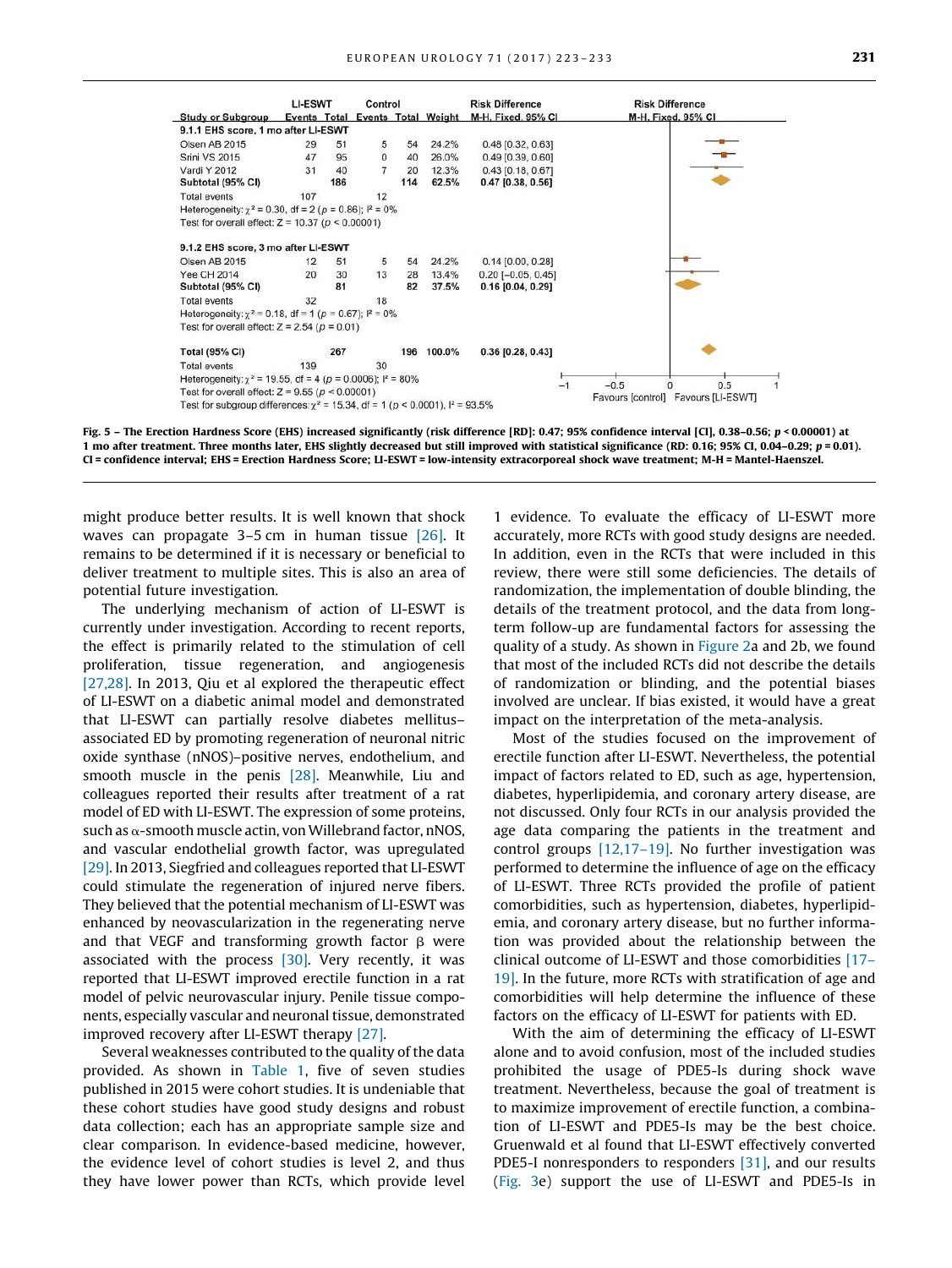<span id="page-9-0"></span>combination. Additional clinical trials are needed to further investigate this clinical question.

#### 4. Conclusions

In recent years, LI-ESWT as a therapy for ED has attracted extensive attention. Studies of this topic have increased sharply, and most of these studies reveal encouraging results, such as improved IIEF and EHS and an effect that lasts up to 3 mo. The setup parameters and the treatment protocols are important for the therapeutic effects of LI-ESWT for patients with ED. The mechanism of LI-ESWT is to improve or even reverse the pathologic damage of tissue that causes ED. Additional studies are needed to explore the influences of age and comorbidities on response to LI-ESWT and to define the effects of LI-ESWT in combination with PDE5-Is. From our review, it is clear that LI-ESWT may have the potential to be the first-choice noninvasive treatment for patients with ED.

*Author contributions:* Tom F. Lue had full access to all the data in the study and takes responsibility for the integrity of the data and the accuracy of the data analysis.

Study concept and design: Lue, Lin. Acquisition of data: Lin, Lu, Lee, Wang. Analysis and interpretation of data: Lu, Lee, Lin. Drafting of the manuscript: Lu, Lin, Reed-Maldonado. Critical revision of the manuscript for important intellectual content: Lin, Reed-Maldonado, Lue. Statistical analysis: Lu, Lin. Obtaining funding: Lue, Lin. Administrative, technical, or material support: Wang, Lu. Supervision: Lue. Other (specify): None.

*Financial disclosures:* Tom F. Lue certifies that all conflicts of interest, including specific financial interests and relationships and affiliations relevant to the subject matter or materials discussed in the manuscript (eg, employment/ affiliation, grants or funding, consultancies, honoraria, stock ownership or options, expert testimony, royalties, or patents filed, received, or pending), are the following: Tom F. Lue is a consultant for Pfizer, Eli Lilly, and Boston Scientific and chief medical officer and stock holder for AWCT, Inc.

*Funding/Support and role of the sponsor:* This work was supported by the US Army, Navy, Air Force, Department of Veterans Affairs and Office of Health Affairs to support the AFIRM II effort under award W81XWH-13- 2-0052. The US Army Medical Research Acquisition Activity (820 Chandler Street, Fort Detrick, MD 21702-5014, USA) is the awarding and administering acquisition office. Opinions, interpretations, conclusions and recommendations are those of the authors and are not necessarily endorsed by the US Department of Defense.

*Acknowledgments:* We thank Dr. Chi-Fai Ng for providing us with the data details of their study. Dr. Chi-Fai Ng is from Division of Urology, Department of Surgery, Prince of Wales Hospital, the Chinese University of Hong Kong, Hong Kong, China.

#### Appendix A. Supplementary data

Supplementary data associated with this article can be found, in the online version, at [http://dx.doi.org/10.1016/j.](http://dx.doi.org/10.1016/j.eururo.2016.05.050) [eururo.2016.05.050.](http://dx.doi.org/10.1016/j.eururo.2016.05.050)

#### References

- [1] [Hatzichristou D, d'Anzeo G, Porst H, et al. Tadalafil 5 mg once daily](http://refhub.elsevier.com/S0302-2838(16)30259-7/sbref0160) [for the treatment of erectile dysfunction during a 6-month obser](http://refhub.elsevier.com/S0302-2838(16)30259-7/sbref0160)[vational study \(EDATE\): impact of patient characteristics and](http://refhub.elsevier.com/S0302-2838(16)30259-7/sbref0160) [comorbidities. BMC Urol 2015;15:111](http://refhub.elsevier.com/S0302-2838(16)30259-7/sbref0160).
- [2] [Rassweiler JJ, Knoll T, Kohrmann KU, et al. Shock wave technology](http://refhub.elsevier.com/S0302-2838(16)30259-7/sbref0165) [and application: an update. Eur Urol 2011;59:784–96](http://refhub.elsevier.com/S0302-2838(16)30259-7/sbref0165).
- [3] [Hazan-Molina H, Reznick AZ, Kaufman H, Aizenbud D. Periodontal](http://refhub.elsevier.com/S0302-2838(16)30259-7/sbref0170) [cytokines profile under orthodontic force and extracorporeal shock](http://refhub.elsevier.com/S0302-2838(16)30259-7/sbref0170) [wave stimuli in a rat model. J Periodontal Res 2015;50:389–96.](http://refhub.elsevier.com/S0302-2838(16)30259-7/sbref0170)
- [4] [Becker M, Goetzenich A, Roehl AB, et al. Myocardial effects of local](http://refhub.elsevier.com/S0302-2838(16)30259-7/sbref0175) [shock wave therapy in a Langendorff model. Ultrasonics](http://refhub.elsevier.com/S0302-2838(16)30259-7/sbref0175) [2014;54:131–6](http://refhub.elsevier.com/S0302-2838(16)30259-7/sbref0175).
- [5] [Hayashi D, Kawakami K, Ito K, et al. Low-energy extracorporeal](http://refhub.elsevier.com/S0302-2838(16)30259-7/sbref0180) [shock wave therapy enhances skin wound healing in diabetic mice:](http://refhub.elsevier.com/S0302-2838(16)30259-7/sbref0180) [a critical role of endothelial nitric oxide synthase. Wound Repair](http://refhub.elsevier.com/S0302-2838(16)30259-7/sbref0180) [Regen 2012;20:887–95.](http://refhub.elsevier.com/S0302-2838(16)30259-7/sbref0180)
- [6] [Abu-Ghanem Y, Kitrey ND, Gruenwald I, Appel B, Vardi Y. Penile](http://refhub.elsevier.com/S0302-2838(16)30259-7/sbref0185) [low-intensity shock wave therapy: a promising novel modality for](http://refhub.elsevier.com/S0302-2838(16)30259-7/sbref0185) erectile dysfunction. Korean J Urol 2014;55:295-9.
- [7] [Chung E, Cartmill R. Evaluation of clinical efficacy, safety and](http://refhub.elsevier.com/S0302-2838(16)30259-7/sbref0190) [patient satisfaction rate after low-intensity extracorporeal shock](http://refhub.elsevier.com/S0302-2838(16)30259-7/sbref0190)[wave therapy for the treatment of male erectile dysfunction: an](http://refhub.elsevier.com/S0302-2838(16)30259-7/sbref0190) [Australian first open-label single-arm prospective clinical trial. BJU](http://refhub.elsevier.com/S0302-2838(16)30259-7/sbref0190) [Int 2015;115\(Suppl 5\):46–9.](http://refhub.elsevier.com/S0302-2838(16)30259-7/sbref0190)
- [8] [Pelayo-Nieto M, Linden-Castro E, Alias-Melgar A, et al. Linear shock](http://refhub.elsevier.com/S0302-2838(16)30259-7/sbref0195) [wave therapy in the treatment of erectile dysfunction. Actas Urol](http://refhub.elsevier.com/S0302-2838(16)30259-7/sbref0195) [Esp 2015;39:456–9.](http://refhub.elsevier.com/S0302-2838(16)30259-7/sbref0195)
- [9] [Frey A, Sonksen J, Fode M. Low-intensity extracorporeal shockwave](http://refhub.elsevier.com/S0302-2838(16)30259-7/sbref0200) [therapy in the treatment of postprostatectomy erectile dysfunc](http://refhub.elsevier.com/S0302-2838(16)30259-7/sbref0200)[tion: a pilot study. Scand J Urol 2016;50:123–7.](http://refhub.elsevier.com/S0302-2838(16)30259-7/sbref0200)
- [10] [Palmieri A, Imbimbo C, Creta M, Verze P, Fusco F, Mirone V. Tadalafil](http://refhub.elsevier.com/S0302-2838(16)30259-7/sbref0205) [once daily and extracorporeal shock wave therapy in the management](http://refhub.elsevier.com/S0302-2838(16)30259-7/sbref0205) [of patients with Peyronie's disease and erectile dysfunction: results](http://refhub.elsevier.com/S0302-2838(16)30259-7/sbref0205) [from a prospective randomized trial. Int J Androl 2012;35:190–5](http://refhub.elsevier.com/S0302-2838(16)30259-7/sbref0205).
- [11] [Chitale S, Morsey M, Swift L, Sethia K. Limited shock wave therapy](http://refhub.elsevier.com/S0302-2838(16)30259-7/sbref0210) [vs sham treatment in men with Peyronie's disease: results of a](http://refhub.elsevier.com/S0302-2838(16)30259-7/sbref0210) [prospective randomized controlled double-blind trial. BJU Int](http://refhub.elsevier.com/S0302-2838(16)30259-7/sbref0210) [2010;106:1352–6.](http://refhub.elsevier.com/S0302-2838(16)30259-7/sbref0210)
- [12] [Poulakis V, Skriapas K, de Vries R, et al. Extracorporeal shockwave](http://refhub.elsevier.com/S0302-2838(16)30259-7/sbref0215) [therapy for Peyronie's disease: an alternative treatment? Asian J](http://refhub.elsevier.com/S0302-2838(16)30259-7/sbref0215) [Androl 2006;8:361–6](http://refhub.elsevier.com/S0302-2838(16)30259-7/sbref0215).
- [13] [Skolarikos A, Alargof E, Rigas A, Deliveliotis C, Konstantinidis E.](http://refhub.elsevier.com/S0302-2838(16)30259-7/sbref0220) [Shockwave therapy as first-line treatment for Peyronie's disease: a](http://refhub.elsevier.com/S0302-2838(16)30259-7/sbref0220) [prospective study. J Endourol 2005;19:11–4.](http://refhub.elsevier.com/S0302-2838(16)30259-7/sbref0220)
- [14] [Zimmermann R, Cumpanas A, Miclea F, Janetschek G. Extracorpo](http://refhub.elsevier.com/S0302-2838(16)30259-7/sbref0225)[real shock wave therapy for the treatment of chronic pelvic pain](http://refhub.elsevier.com/S0302-2838(16)30259-7/sbref0225) [syndrome in males: a randomised, double-blind, placebo-con](http://refhub.elsevier.com/S0302-2838(16)30259-7/sbref0225)[trolled study. Eur Urol 2009;56:418–24.](http://refhub.elsevier.com/S0302-2838(16)30259-7/sbref0225)
- [15] [Bechara A, Casabe A, De Bonis W, Nazar J. Effectiveness of low](http://refhub.elsevier.com/S0302-2838(16)30259-7/sbref0230)[intensity extracorporeal shock wave therapy on patients with](http://refhub.elsevier.com/S0302-2838(16)30259-7/sbref0230) [erectile dysfunction \(ED\) who have failed to respond to PDE5i](http://refhub.elsevier.com/S0302-2838(16)30259-7/sbref0230) [therapy. A pilot study. Arch Esp Urol 2015;68:152–60](http://refhub.elsevier.com/S0302-2838(16)30259-7/sbref0230).
- [16] [Srini VS, Reddy RK, Shultz T, Denes B. Low intensity extracorporeal](http://refhub.elsevier.com/S0302-2838(16)30259-7/sbref0235) [shockwave therapy for erectile dysfunction: a study in an Indian](http://refhub.elsevier.com/S0302-2838(16)30259-7/sbref0235) [population. Can J Urol 2015;22:7614–22.](http://refhub.elsevier.com/S0302-2838(16)30259-7/sbref0235)
- [17] [Vardi Y, Appel B, Kilchevsky A, Gruenwald I. Does low intensity](http://refhub.elsevier.com/S0302-2838(16)30259-7/sbref0240) [extracorporeal shock wave therapy have a physiological effect on](http://refhub.elsevier.com/S0302-2838(16)30259-7/sbref0240) [erectile function? Short-term results of a randomized, double](http://refhub.elsevier.com/S0302-2838(16)30259-7/sbref0240)[blind, sham controlled study. J Urol 2012;187:1769–75.](http://refhub.elsevier.com/S0302-2838(16)30259-7/sbref0240)
- [18] [Yee CH, Chan ES, Hou SS, Ng CF. Extracorporeal shockwave therapy in](http://refhub.elsevier.com/S0302-2838(16)30259-7/sbref0245) [the treatment of erectile dysfunction: a prospective, randomized,](http://refhub.elsevier.com/S0302-2838(16)30259-7/sbref0245) [double-blinded, placebo controlled study. Int J Urol 2014;21:1041–5.](http://refhub.elsevier.com/S0302-2838(16)30259-7/sbref0245)